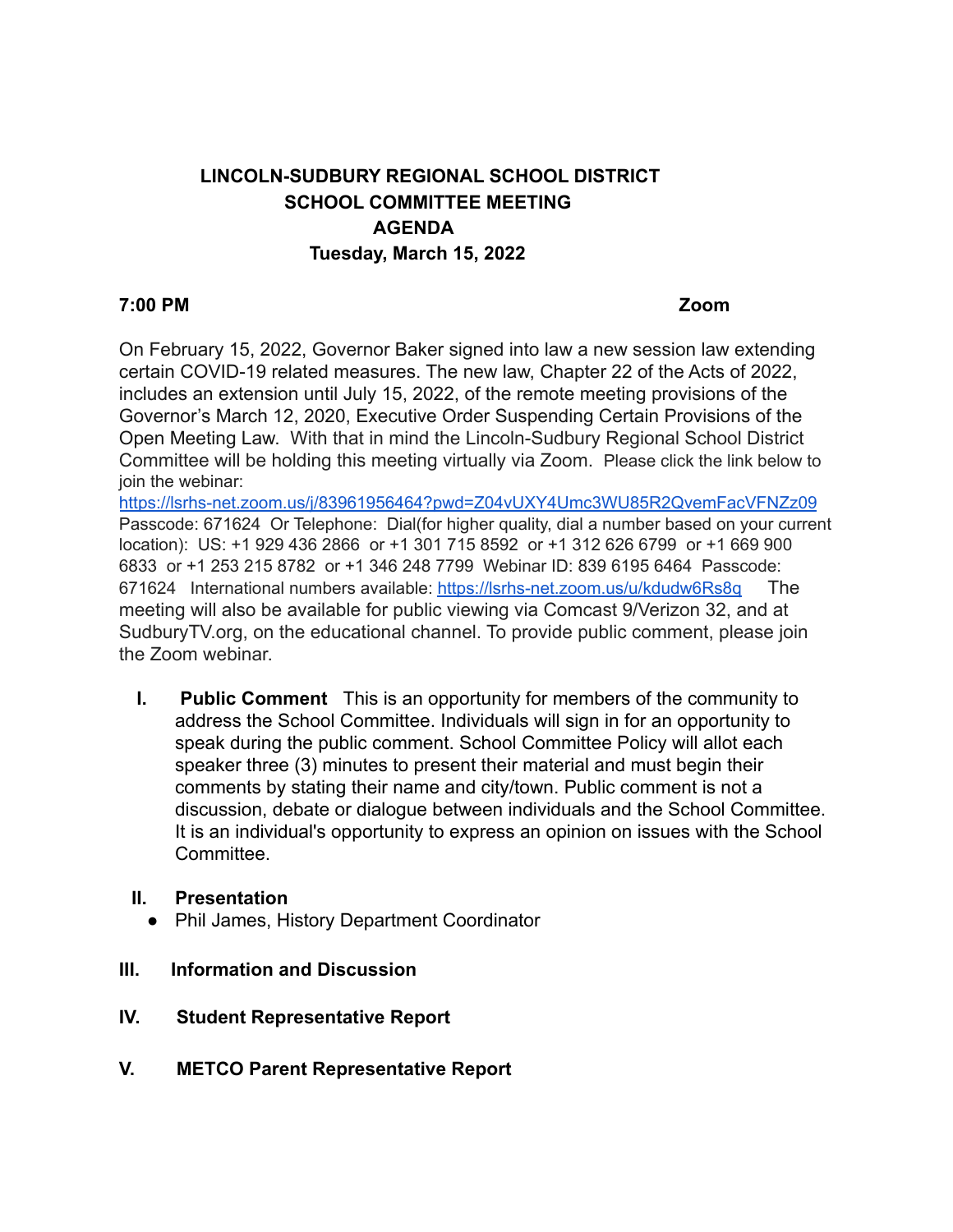#### **VI. Teachers' Association Report**

# **VII. Chairperson and Liaison Reports**

- Superintendent/Principal Evaluation Committee
- LS outgoing email
- Tri district meeting
- School Committee day at LS

## **VIII. Superintendent/Principal Report**

- Grade 8-9 Transition
- Transition to Mask Optional
- $\bullet$  FDCO
	- Plan for administering the health insurance trust

## **IX. Director of Finance and Operations Report**

• General updates

## **X. Action Items**

● Vouchers 1093-2000

#### **XI. Approval of Minutes**

● Approval of minutes for March 1, 2022

#### **XII. Future Agenda Items**

● Transition to in-person meetings

**XIII. Public Comment** This is an opportunity for members of the community to address the School Committee. Individuals will sign in for an opportunity to speak during the public comment. School Committee Policy will allot each speaker three (3) minutes to present their material and must begin their comments by stating their name and city/town. Public comment is not a discussion, debate or dialogue between individuals and the School Committee. It is an individual's opportunity to express an opinion on issues with the School Committee.

# **XIV. Adjourn to Executive Session**

- To discuss strategy with respect to litigation because to do so in an open session may have a detrimental effect on the litigating position of the School Committee.
- To review and approve executive session minutes.

#### **XV. Calendar**

LS Pops Concert March 17, 2022